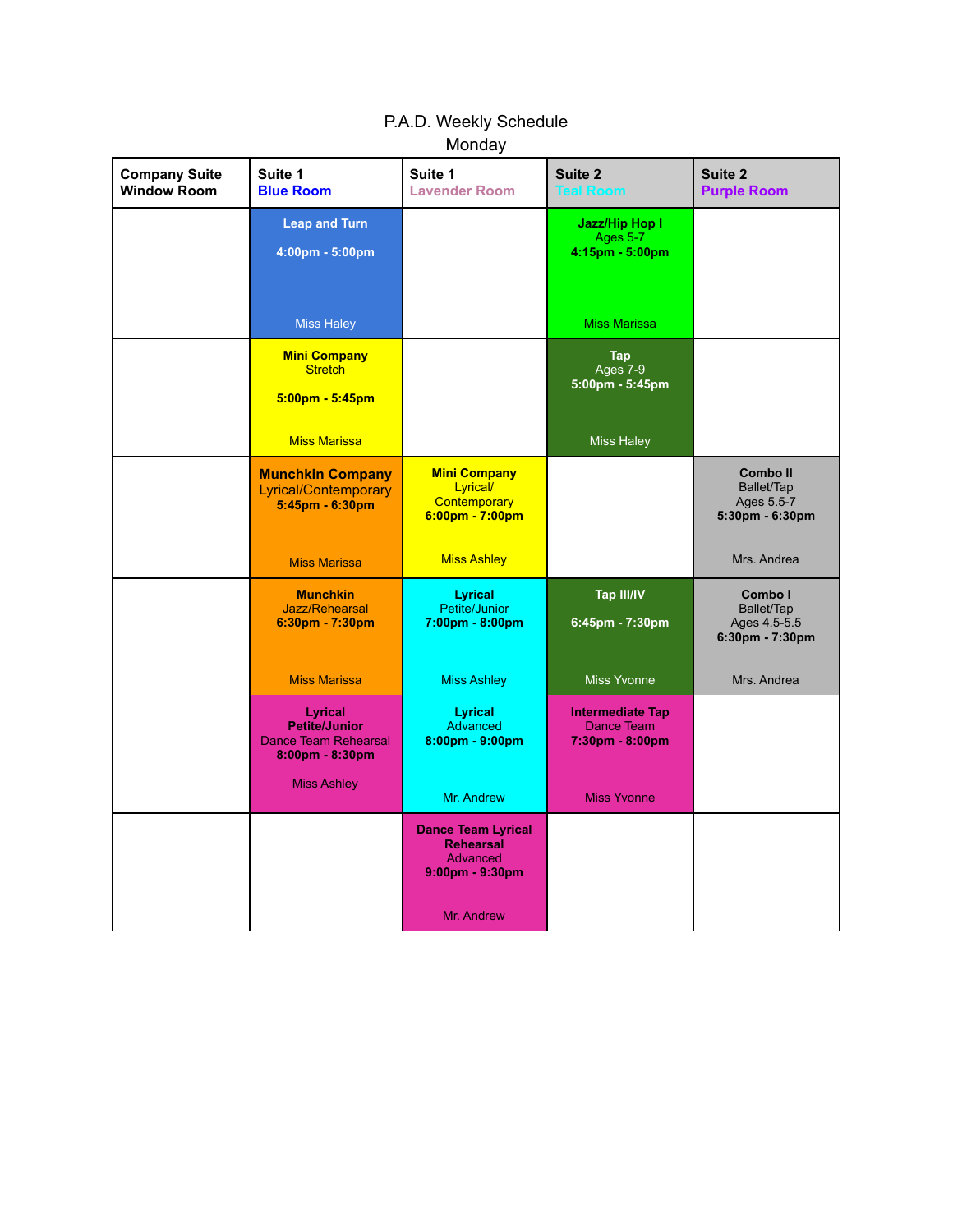| <b>Company Suite</b><br><b>Window Room</b> | Suite 1<br><b>Blue Room</b>                      | Suite 1<br><b>Lavender Room</b>                                               | Suite 2<br><b>Teal Room</b>                                                          | Suite 2<br><b>Purple Room</b>                                                       |
|--------------------------------------------|--------------------------------------------------|-------------------------------------------------------------------------------|--------------------------------------------------------------------------------------|-------------------------------------------------------------------------------------|
|                                            |                                                  |                                                                               | <b>Jazz III/IV</b><br>Petite/Junior<br>4:15pm - 5:15pm                               | <b>Pre-Dance</b><br><b>Creative Movement II</b><br>Ages 3.5-4.5<br>4:00pm - 4:45pm  |
|                                            |                                                  |                                                                               | <b>Miss Haley</b>                                                                    | <b>Miss Marissa</b>                                                                 |
|                                            |                                                  |                                                                               | <b>Jazz Dance Team</b><br><b>Rehearsal</b><br>Petite/Junior<br>$5:15$ pm - $5:45$ pm | <b>Tiny Dancer</b><br><b>Creative Movement I</b><br>Ages 2.5-3.5<br>4:45pm - 5:30pm |
|                                            |                                                  |                                                                               | <b>Miss Haley</b>                                                                    | <b>Miss Marissa</b>                                                                 |
|                                            |                                                  | <b>Jazz V</b><br>Intermediate<br>5:45pm - 6:45pm                              |                                                                                      | <b>Tumbling Tots I</b><br>Ages 3.5-5<br>5:30pm - 6:15pm                             |
|                                            |                                                  | <b>Miss Haley</b>                                                             |                                                                                      | <b>Miss Marissa</b>                                                                 |
|                                            | <b>Ballet III/IV</b><br>6:45pm - 7:45pm          | <b>Jazz Dance Team</b><br><b>Rehearsal</b><br>Intermediate<br>6:45pm - 7:15pm |                                                                                      | <b>Comboll</b><br>Tap/Ballet<br>Ages 5.5-7<br>6:15pm - 7:15pm                       |
|                                            | <b>Miss Victoria</b>                             | <b>Miss Haley</b>                                                             |                                                                                      | <b>Miss Marissa</b>                                                                 |
|                                            | Intermediate<br><b>Ballet</b><br>7:45pm - 8:45pm | <b>Jazz VI</b><br>Advanced<br>7:15pm - 8:15pm                                 |                                                                                      | <b>Teen Hip-Hop</b><br>7:15pm - 8:15pm                                              |
|                                            | <b>Miss Victoria</b>                             | <b>Miss Haley</b>                                                             |                                                                                      | <b>Miss Marissa</b>                                                                 |
|                                            |                                                  | <b>Jazz Dance Team</b><br><b>Rehearsal</b><br>Advanced<br>8:15pm - 8:45pm     |                                                                                      |                                                                                     |
|                                            |                                                  | Miss Haley                                                                    |                                                                                      |                                                                                     |

### P.A.D. Weekly Schedule **Tuesday**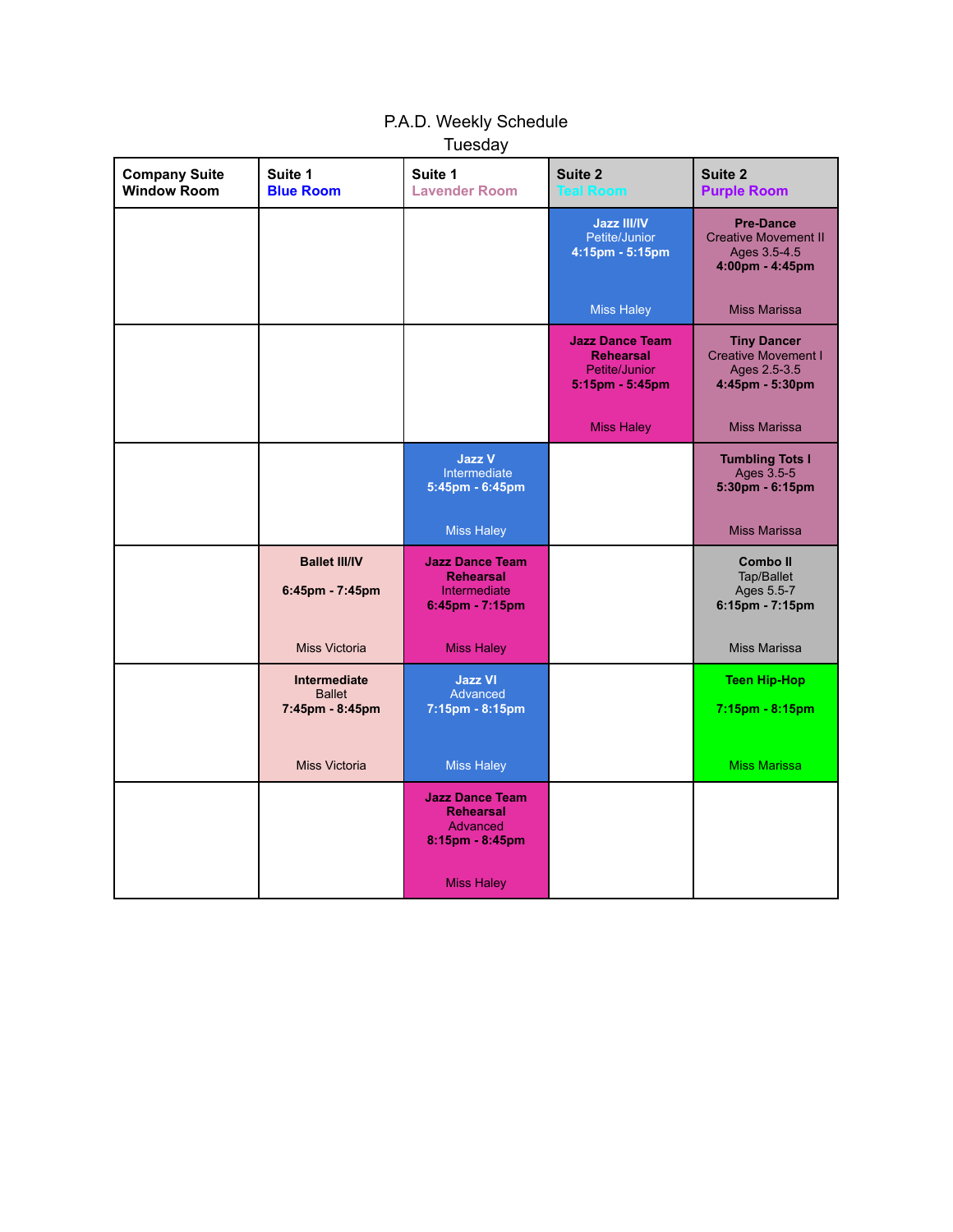| <b>Company Suite</b><br><b>Window Room</b> | Suite 1<br><b>Blue Room</b> | Suite 1<br><b>Lavender Room</b> | Suite 2<br><b>Teal Room</b>                                                                       | Suite 2<br><b>Purple Room</b>                                                   |
|--------------------------------------------|-----------------------------|---------------------------------|---------------------------------------------------------------------------------------------------|---------------------------------------------------------------------------------|
|                                            |                             |                                 | <b>Ballet III/IV</b><br>4:00pm - 5:00pm                                                           | Dance w/ Me<br><b>Creative Movement</b><br>Ages 2-2.5<br>4:00pm - 4:45pm        |
|                                            |                             |                                 | <b>Miss Haley</b>                                                                                 | <b>Miss Tina</b>                                                                |
|                                            |                             |                                 | <b>Mini Company</b><br><b>Ballet/Leap and</b><br><b>Turn</b><br>$5:00 \text{pm} - 6:00 \text{pm}$ | Combo I<br>Tap/Ballet<br>Ages 5-6<br>4:45pm - 5:45pm                            |
|                                            |                             |                                 | <b>Miss Haley</b>                                                                                 | Miss Tina                                                                       |
|                                            |                             |                                 | <b>Mini Company</b><br><b>Jazz</b><br>$6:00$ pm - $6:45$ pm                                       | <b>Pre-Dance</b><br><b>Creative Movement</b><br>Ages 3.5-4.5<br>5:45pm - 6:30pm |
|                                            |                             |                                 | <b>Miss Marissa</b>                                                                               | <b>Miss Tina</b>                                                                |
|                                            |                             |                                 | <b>Mini Company</b><br><b>Jazz Rehearsal</b><br>7:00pm - 7:45pm                                   |                                                                                 |
|                                            |                             |                                 | <b>Miss Marissa</b>                                                                               |                                                                                 |

### P.A.D. Weekly Schedule **Wednesday**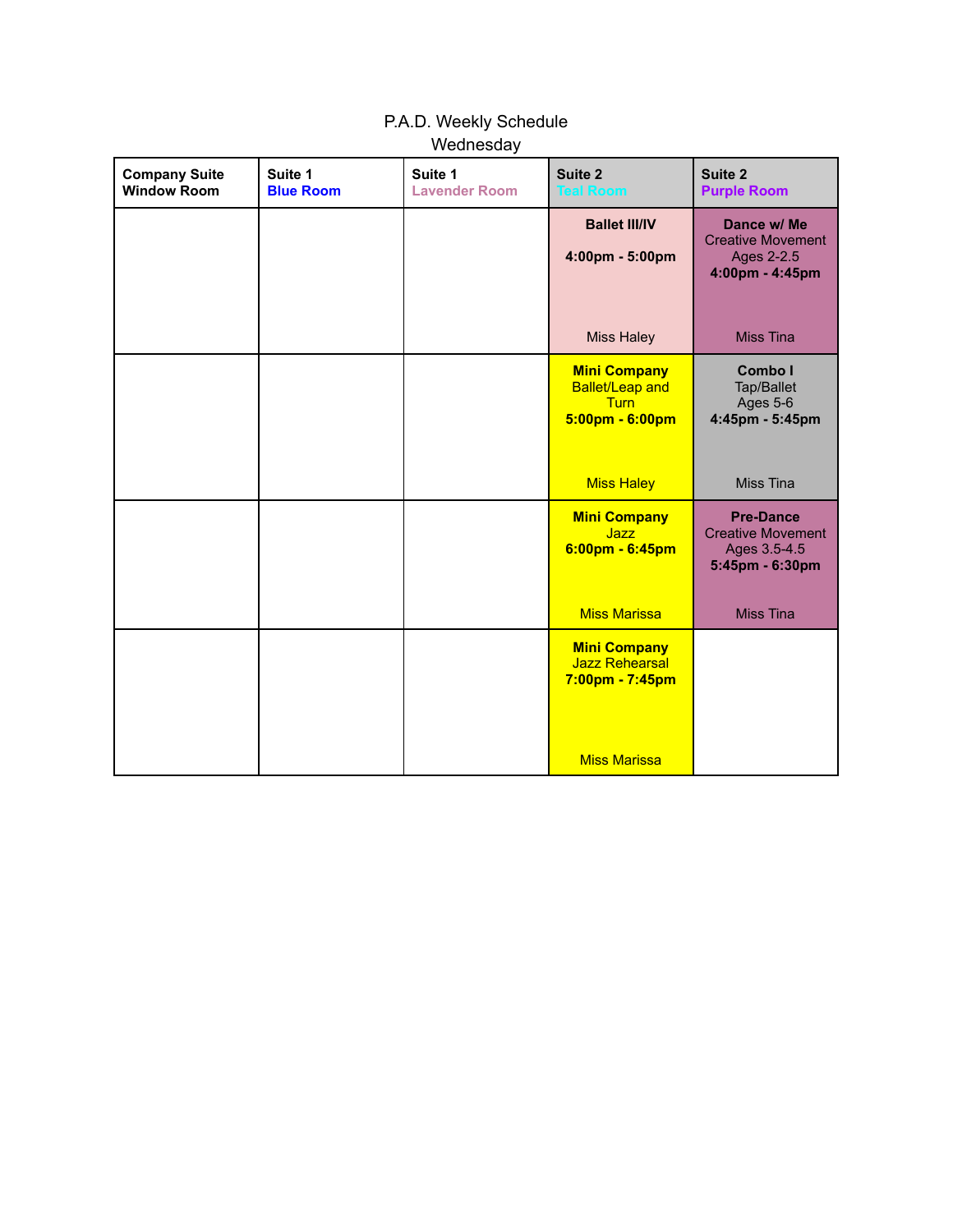## P.A.D. Weekly Schedule **Thursday**

| <b>Company Suite</b><br><b>Window Room</b>         | Suite 1<br><b>Blue Room</b>                                                                      | Suite 1<br><b>Lavender Room</b>                                            | Suite 2<br><b>Teal Room</b>                                                                     | Suite 2<br><b>Purple Room</b>                            |
|----------------------------------------------------|--------------------------------------------------------------------------------------------------|----------------------------------------------------------------------------|-------------------------------------------------------------------------------------------------|----------------------------------------------------------|
|                                                    | <b>Contemporary</b><br>Petite/Junior<br>4:30pm - 5:30pm                                          |                                                                            | <b>Contemporary</b><br>Intermediate<br>4:30pm - 5:30pm                                          | <b>Pre-Dance</b><br>Ages 3.5-4.5<br>4:00pm - 4:45pm      |
|                                                    | <b>Miss Haley</b>                                                                                |                                                                            | <b>Miss Yvonne</b>                                                                              | <b>Miss Marissa</b>                                      |
| <b>Contemporary</b><br>Advanced<br>6:00pm - 7:00pm | <b>Dance Team</b><br><b>Contemporary</b><br><b>Rehearsal</b><br>Petite/Junior<br>5:30pm - 6:00pm |                                                                            | <b>Dance Team</b><br><b>Contemporary</b><br><b>Rehearsal</b><br>Intermediate<br>5:30pm - 6:00pm | <b>Jazz/Hip Hop</b><br>Ages 4-6<br>4:45pm - 5:30pm       |
| <b>Miss Yvonne</b>                                 | <b>Miss Haley</b>                                                                                |                                                                            | <b>Miss Yvonne</b>                                                                              | <b>Miss Marissa</b>                                      |
|                                                    | <b>Lyrical</b><br>Intermediate<br>6:00pm - 7:00pm                                                | <b>Jazz/Hip Hop I</b><br>Ages 6.5-7.5<br>$6:00 \text{pm} - 6:45 \text{pm}$ |                                                                                                 | <b>Tumbling II</b><br><b>Ages 5-7</b><br>5:30pm - 6:30pm |
|                                                    | <b>Miss Haley</b>                                                                                | <b>Miss Ashley</b>                                                         |                                                                                                 | <b>Miss Marissa</b>                                      |
|                                                    | <b>Dance Team</b><br><b>Lyrical Rehearsal</b><br>Intermediate<br>7:00pm - 7:30pm                 | <b>Jazz/Hip Hop II/III</b><br><b>Ages 7.5-9</b><br>6:45pm - 7:45pm         | <b>Dance Team</b><br><b>Contemporary</b><br><b>Rehearsal</b><br>Advanced<br>7:00pm - 7:30pm     | <b>Jazz/Hip Hop</b><br>Ages 4.5-6.5<br>6:30pm-7:15pm     |
|                                                    | <b>Miss Haley</b>                                                                                | <b>Miss Ashley</b>                                                         | <b>Miss Yvonne</b>                                                                              | <b>Miss Marissa</b>                                      |
|                                                    | <b>Advanced</b><br><b>Ballet</b><br>7:30pm - 8:30pm<br>Miss Marissa                              |                                                                            |                                                                                                 |                                                          |
|                                                    |                                                                                                  |                                                                            |                                                                                                 |                                                          |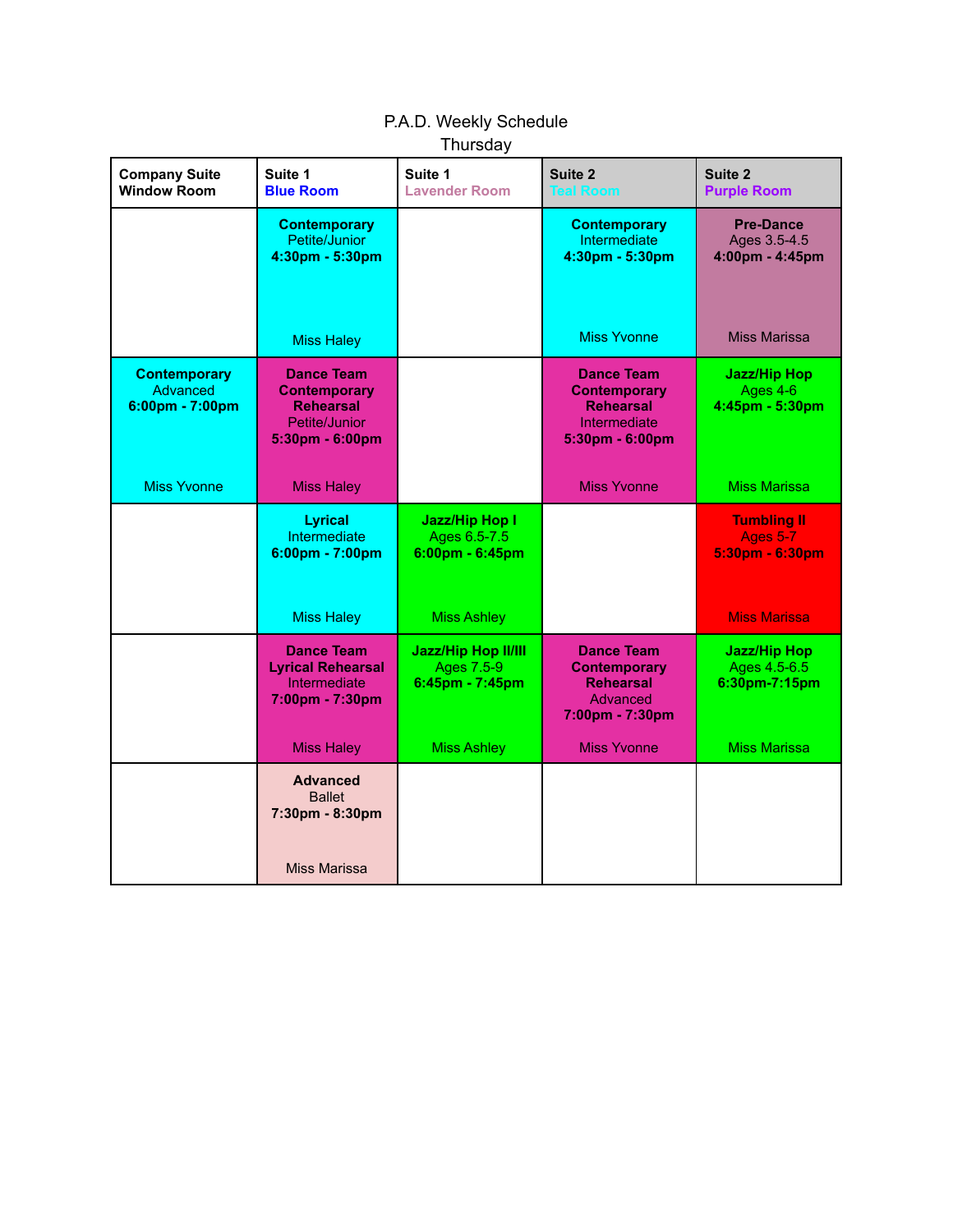### P.A.D. Weekly Schedule Friday

| <b>Company Suite</b><br><b>Window Room</b> | Suite 1<br><b>Blue Room</b> | Suite 1<br><b>Lavender Room</b> | Suite 2<br><b>Teal Room</b>                                 | Suite 2<br><b>Purple Room</b>                                  |
|--------------------------------------------|-----------------------------|---------------------------------|-------------------------------------------------------------|----------------------------------------------------------------|
|                                            |                             |                                 | <b>Munchkin Company</b><br><b>Ballet</b><br>4:00pm - 5:00pm |                                                                |
|                                            |                             |                                 | <b>Miss Francesca</b>                                       |                                                                |
|                                            |                             |                                 | <b>Mini Company</b><br><b>Ballet</b><br>5:00pm - 5:45pm     | <b>Munchkin Company</b><br><b>Tap</b><br>5:15pm - 6:00pm       |
|                                            |                             |                                 | <b>Miss Francesca</b>                                       | <b>Miss Melissa</b>                                            |
|                                            |                             |                                 |                                                             | <b>Mini Company</b><br><b>Tap</b><br>$6:00$ pm - $6:45$ pm     |
|                                            |                             |                                 |                                                             | <b>Miss Melissa</b>                                            |
|                                            |                             |                                 |                                                             | <b>Mini Company</b><br><b>Tap Rehearsal</b><br>6:45pm - 7:30pm |
|                                            |                             |                                 |                                                             | <b>Miss Melissa</b>                                            |